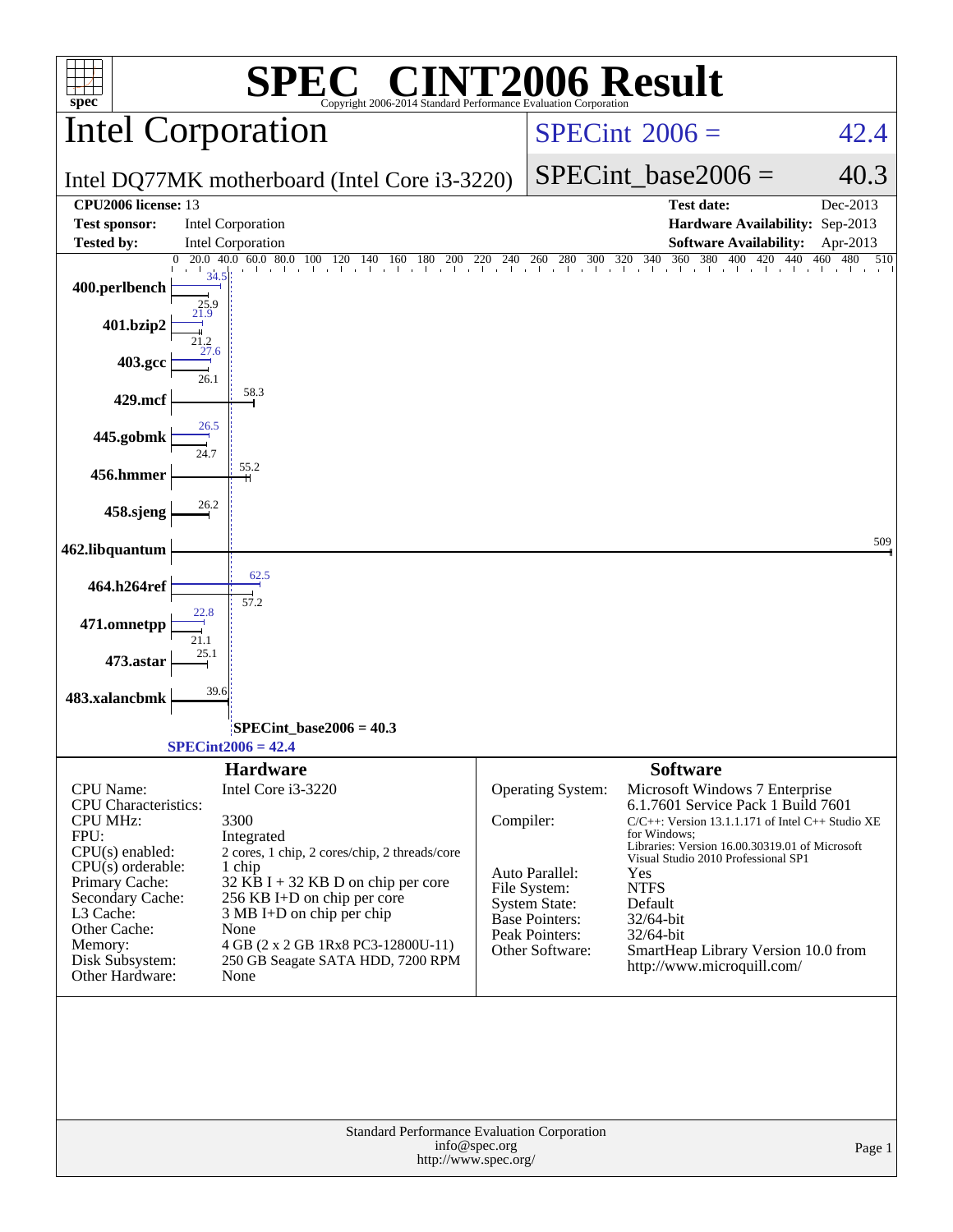

# Intel Corporation

# $SPECint2006 = 42.4$  $SPECint2006 = 42.4$

Intel DQ77MK motherboard (Intel Core i3-3220)

SPECint base2006 =  $40.3$ 

#### **[CPU2006 license:](http://www.spec.org/auto/cpu2006/Docs/result-fields.html#CPU2006license)** 13 **[Test date:](http://www.spec.org/auto/cpu2006/Docs/result-fields.html#Testdate)** Dec-2013

**[Test sponsor:](http://www.spec.org/auto/cpu2006/Docs/result-fields.html#Testsponsor)** Intel Corporation **[Hardware Availability:](http://www.spec.org/auto/cpu2006/Docs/result-fields.html#HardwareAvailability)** Sep-2013 **[Tested by:](http://www.spec.org/auto/cpu2006/Docs/result-fields.html#Testedby)** Intel Corporation **[Software Availability:](http://www.spec.org/auto/cpu2006/Docs/result-fields.html#SoftwareAvailability)** Apr-2013

### **[Results Table](http://www.spec.org/auto/cpu2006/Docs/result-fields.html#ResultsTable)**

|                                                                                                   | <b>Base</b>    |              |                |       | <b>Peak</b>    |       |                |              |                |              |                |              |
|---------------------------------------------------------------------------------------------------|----------------|--------------|----------------|-------|----------------|-------|----------------|--------------|----------------|--------------|----------------|--------------|
| <b>Benchmark</b>                                                                                  | <b>Seconds</b> | <b>Ratio</b> | <b>Seconds</b> | Ratio | <b>Seconds</b> | Ratio | <b>Seconds</b> | <b>Ratio</b> | <b>Seconds</b> | <b>Ratio</b> | <b>Seconds</b> | <b>Ratio</b> |
| 400.perlbench                                                                                     | 378            | <u>25.9</u>  | 378            | 25.9  | 377            | 25.9  | 284            | 34.5         | 283            | 34.5         | 283            | 34.5         |
| 401.bzip2                                                                                         | 496            | 19.4         | 455            | 21.2  | 455            | 21.2  | 443            | 21.8         | 441            | <u>21.9</u>  | 441            | 21.9         |
| $403.\mathrm{gcc}$                                                                                | 309            | 26.0         | 308            | 26.1  | 308            | 26.1  | 291            | 27.6         | 292            | 27.6         | 292            | 27.6         |
| $429$ .mcf                                                                                        | 156            | 58.6         | 158            | 57.9  | 156            | 58.3  | 156            | 58.6         | 158            | 57.9         | 156            | 58.3         |
| $445$ .gobmk                                                                                      | 425            | 24.7         | 425            | 24.7  | 425            | 24.7  | 396            | 26.5         | 396            | 26.5         | 396            | 26.5         |
| $456.$ hmmer                                                                                      | 169            | 55.3         | 177            | 52.7  | 169            | 55.2  | 169            | 55.3         | 177            | 52.7         | <b>169</b>     | 55.2         |
| $458$ .sjeng                                                                                      | 463            | 26.2         | 462            | 26.2  | 462            | 26.2  | 463            | 26.2         | 462            | 26.2         | 462            | 26.2         |
| 462.libquantum                                                                                    | 40.7           | 509          | 40.7           | 509   | 40.8           | 508   | 40.7           | 509          | 40.7           | <u>509</u>   | 40.8           | 508          |
| 464.h264ref                                                                                       | 388            | 57.1         | 387            | 57.2  | 387            | 57.2  | 356            | 62.3         | 354            | 62.5         | 354            | 62.5         |
| 471.omnetpp                                                                                       | 297            | <u>21.1</u>  | 297            | 21.1  | 297            | 21.1  | 275            | 22.8         | 275            | 22.7         | 274            | 22.8         |
| $473$ . astar                                                                                     | 279            | 25.1         | 280            | 25.1  | 279            | 25.2  | 279            | 25.1         | 280            | 25.1         | 279            | 25.2         |
| 483.xalancbmk                                                                                     | 173            | 39.8         | 174            | 39.6  | 175            | 39.5  | 173            | 39.8         | 174            | 39.6         | 175            | 39.5         |
| Describe announced to the conduction to think there are more<br>Dald and adjust to at indicates a |                |              |                |       |                |       |                |              |                |              |                |              |

Results appear in the [order in which they were run.](http://www.spec.org/auto/cpu2006/Docs/result-fields.html#RunOrder) Bold underlined text [indicates a median measurement.](http://www.spec.org/auto/cpu2006/Docs/result-fields.html#Median)

### **[Compiler Invocation Notes](http://www.spec.org/auto/cpu2006/Docs/result-fields.html#CompilerInvocationNotes)**

 To compile these binaries, the Intel Compiler 13.1 was set up to generate 64-bit binaries with the command: "ipsxe-comp-vars.bat intel64 vs2010" (shortcut provided in the Intel(r) Parallel Studio XE 2013 program folder)

### **[Platform Notes](http://www.spec.org/auto/cpu2006/Docs/result-fields.html#PlatformNotes)**

 Sysinfo program C:\SPEC13.1/Docs/sysinfo \$Rev: 6775 \$ \$Date:: 2011-08-16 #\$ \8787f7622badcf24e01c368b1db4377c running on Clt7054D217ADD3 Sat Dec 7 10:06:49 2013 This section contains SUT (System Under Test) info as seen by some common utilities. To remove or add to this section, see: <http://www.spec.org/cpu2006/Docs/config.html#sysinfo> Trying 'systeminfo' : Microsoft Windows 7 Enterprise OS Version : 6.1.7601 Service Pack 1 Build 7601 System Manufacturer: INTEL\_ System Model : DQ77MK\_\_ Processor(s) : 1 Processor(s) Installed. [01]: Intel64 Family 6 Model 58 Stepping 9 GenuineIntel ~3300 Mhz BIOS Version : Intel Corp. MKQ7710H.86A.0054.2012.1120.1444, 11/20/2012 Total Physical Memory: 3,912 MB Trying 'wmic cpu get /value' DeviceID : CPU0

Continued on next page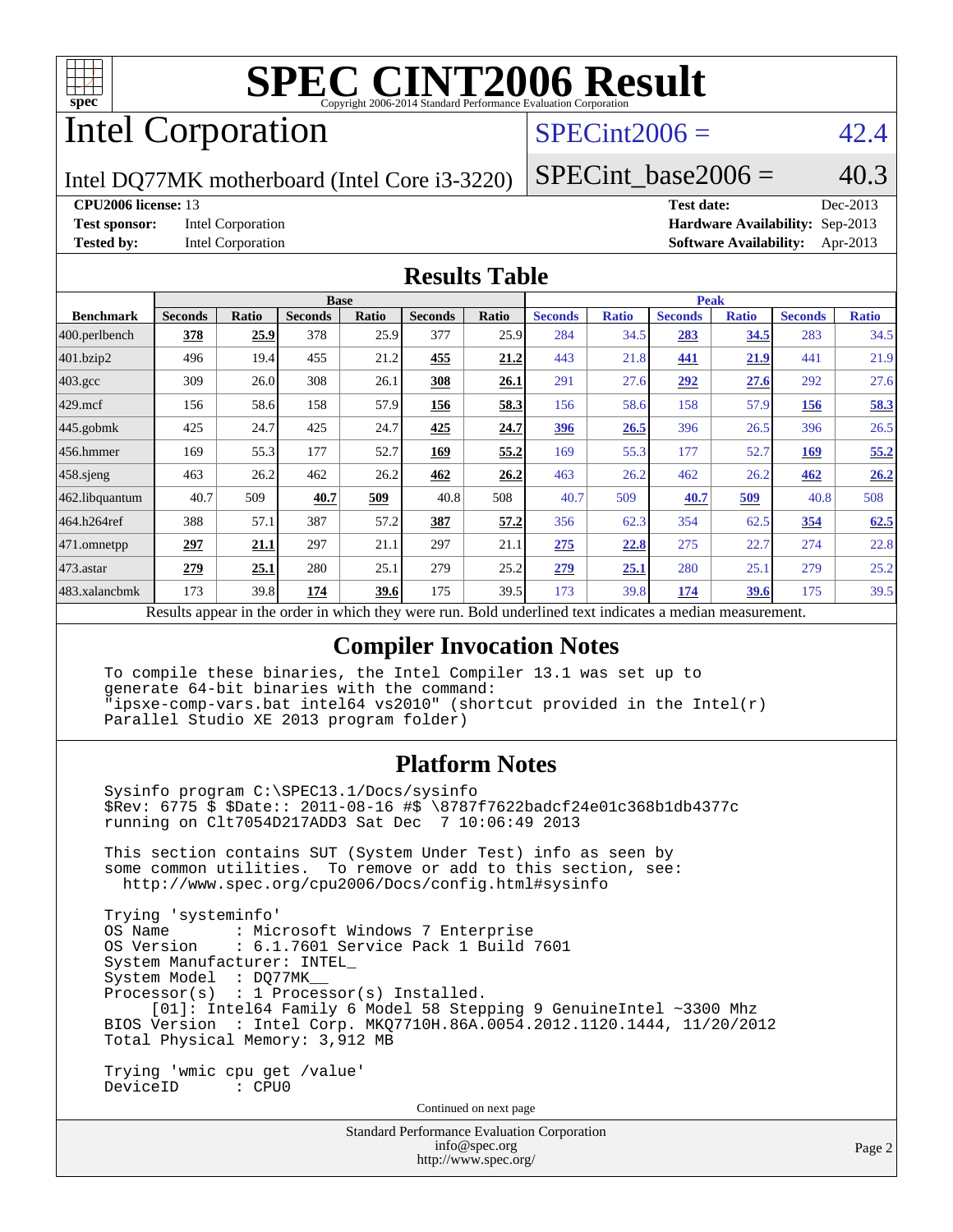

Intel Corporation

 $SPECint2006 = 42.4$  $SPECint2006 = 42.4$ 

Intel DQ77MK motherboard (Intel Core i3-3220)

**[Test sponsor:](http://www.spec.org/auto/cpu2006/Docs/result-fields.html#Testsponsor)** Intel Corporation **[Hardware Availability:](http://www.spec.org/auto/cpu2006/Docs/result-fields.html#HardwareAvailability)** Sep-2013

SPECint base2006 =  $40.3$ 

**[CPU2006 license:](http://www.spec.org/auto/cpu2006/Docs/result-fields.html#CPU2006license)** 13 **[Test date:](http://www.spec.org/auto/cpu2006/Docs/result-fields.html#Testdate)** Dec-2013 **[Tested by:](http://www.spec.org/auto/cpu2006/Docs/result-fields.html#Testedby)** Intel Corporation **[Software Availability:](http://www.spec.org/auto/cpu2006/Docs/result-fields.html#SoftwareAvailability)** Apr-2013

#### **[Platform Notes \(Continued\)](http://www.spec.org/auto/cpu2006/Docs/result-fields.html#PlatformNotes)**

L2CacheSize : 512<br>L3CacheSize : 3072 L3CacheSize MaxClockSpeed : 3300 Name : Intel(R) Core(TM) i3-3220 CPU @ 3.30GHz NumberOfCores : 2 NumberOfLogicalProcessors: 4

 (End of data from sysinfo program) BIOS: SATA mode set to RAID Windows Disk Driver: Intel Rapid Storage Technology 12.5.0.1066 Windows Chipset Driver: Intel Chipset Driver 9.4.0.1027

#### **[Component Notes](http://www.spec.org/auto/cpu2006/Docs/result-fields.html#ComponentNotes)**

 Tested systems can be used with Shin-G ATX case, PC Power and Cooling 1200W power supply Micron MT8JTF25664AZ-1G6 Series Memory DIMMs

### **[General Notes](http://www.spec.org/auto/cpu2006/Docs/result-fields.html#GeneralNotes)**

 OMP\_NUM\_THREADS set to number of processors cores KMP\_AFFINITY set to granularity=fine,scatter Binaries compiled on a system with 1x Intel Core i7-860 CPU + 8GB memory using Windows 7 Enterprise 64-bit

### **[Base Compiler Invocation](http://www.spec.org/auto/cpu2006/Docs/result-fields.html#BaseCompilerInvocation)**

[C benchmarks](http://www.spec.org/auto/cpu2006/Docs/result-fields.html#Cbenchmarks):

[icl -Qvc10](http://www.spec.org/cpu2006/results/res2014q3/cpu2006-20140701-30224.flags.html#user_CCbase_intel_icc_vc10_9607f3ecbcdf68042245f068e51b40c1) [-Qstd=c99](http://www.spec.org/cpu2006/results/res2014q3/cpu2006-20140701-30224.flags.html#user_CCbase_intel_compiler_c99_mode_1a3d110e3041b3ad4466830521bdad2a)

[C++ benchmarks:](http://www.spec.org/auto/cpu2006/Docs/result-fields.html#CXXbenchmarks) [icl -Qvc10](http://www.spec.org/cpu2006/results/res2014q3/cpu2006-20140701-30224.flags.html#user_CXXbase_intel_icc_vc10_9607f3ecbcdf68042245f068e51b40c1)

# **[Base Portability Flags](http://www.spec.org/auto/cpu2006/Docs/result-fields.html#BasePortabilityFlags)**

 400.perlbench: [-DSPEC\\_CPU\\_P64](http://www.spec.org/cpu2006/results/res2014q3/cpu2006-20140701-30224.flags.html#b400.perlbench_basePORTABILITY_DSPEC_CPU_P64) [-DSPEC\\_CPU\\_WIN64\\_X64](http://www.spec.org/cpu2006/results/res2014q3/cpu2006-20140701-30224.flags.html#b400.perlbench_baseCPORTABILITY_DSPEC_CPU_WIN64_X64) [-DSPEC\\_CPU\\_NO\\_NEED\\_VA\\_COPY](http://www.spec.org/cpu2006/results/res2014q3/cpu2006-20140701-30224.flags.html#b400.perlbench_baseCPORTABILITY_DSPEC_CPU_NO_NEED_VA_COPY) 401.bzip2: [-DSPEC\\_CPU\\_P64](http://www.spec.org/cpu2006/results/res2014q3/cpu2006-20140701-30224.flags.html#suite_basePORTABILITY401_bzip2_DSPEC_CPU_P64) 403.gcc: [-DSPEC\\_CPU\\_P64](http://www.spec.org/cpu2006/results/res2014q3/cpu2006-20140701-30224.flags.html#suite_basePORTABILITY403_gcc_DSPEC_CPU_P64) [-DSPEC\\_CPU\\_WIN64](http://www.spec.org/cpu2006/results/res2014q3/cpu2006-20140701-30224.flags.html#b403.gcc_baseCPORTABILITY_DSPEC_CPU_WIN64) 429.mcf: [-DSPEC\\_CPU\\_P64](http://www.spec.org/cpu2006/results/res2014q3/cpu2006-20140701-30224.flags.html#suite_basePORTABILITY429_mcf_DSPEC_CPU_P64) 445.gobmk: [-DSPEC\\_CPU\\_P64](http://www.spec.org/cpu2006/results/res2014q3/cpu2006-20140701-30224.flags.html#suite_basePORTABILITY445_gobmk_DSPEC_CPU_P64) 456.hmmer: [-DSPEC\\_CPU\\_P64](http://www.spec.org/cpu2006/results/res2014q3/cpu2006-20140701-30224.flags.html#suite_basePORTABILITY456_hmmer_DSPEC_CPU_P64) 458.sjeng: [-DSPEC\\_CPU\\_P64](http://www.spec.org/cpu2006/results/res2014q3/cpu2006-20140701-30224.flags.html#suite_basePORTABILITY458_sjeng_DSPEC_CPU_P64) 462.libquantum: [-DSPEC\\_CPU\\_P64](http://www.spec.org/cpu2006/results/res2014q3/cpu2006-20140701-30224.flags.html#suite_basePORTABILITY462_libquantum_DSPEC_CPU_P64) 464.h264ref: [-DSPEC\\_CPU\\_P64](http://www.spec.org/cpu2006/results/res2014q3/cpu2006-20140701-30224.flags.html#suite_basePORTABILITY464_h264ref_DSPEC_CPU_P64) [-DWIN32](http://www.spec.org/cpu2006/results/res2014q3/cpu2006-20140701-30224.flags.html#b464.h264ref_baseCPORTABILITY_DWIN32) [-DSPEC\\_CPU\\_NO\\_INTTYPES](http://www.spec.org/cpu2006/results/res2014q3/cpu2006-20140701-30224.flags.html#b464.h264ref_baseCPORTABILITY_DSPEC_CPU_NO_INTTYPES)

Continued on next page

Standard Performance Evaluation Corporation [info@spec.org](mailto:info@spec.org) <http://www.spec.org/>

Page 3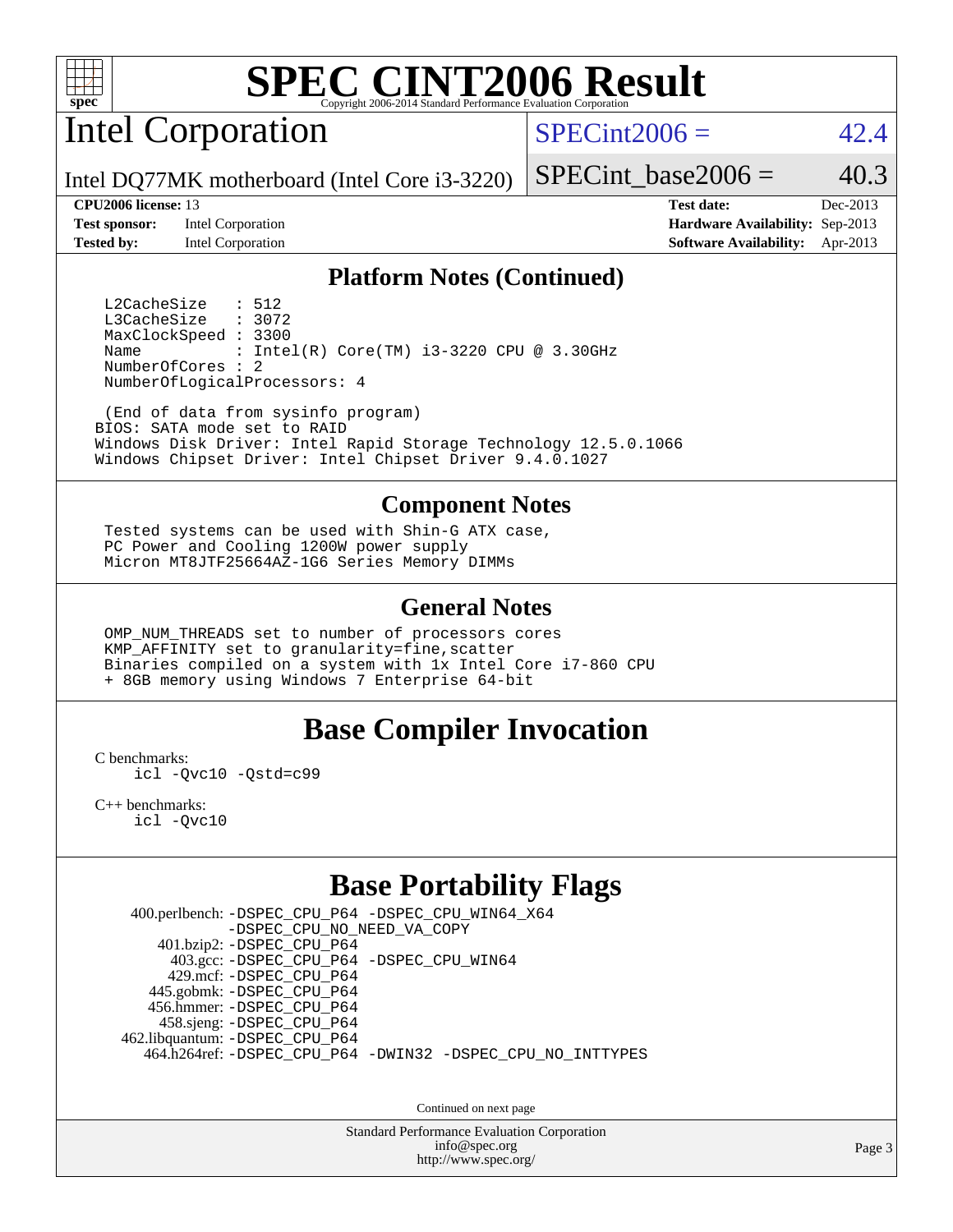

Intel Corporation

 $SPECint2006 = 42.4$  $SPECint2006 = 42.4$ 

Intel DQ77MK motherboard (Intel Core i3-3220)

**[Tested by:](http://www.spec.org/auto/cpu2006/Docs/result-fields.html#Testedby)** Intel Corporation **[Software Availability:](http://www.spec.org/auto/cpu2006/Docs/result-fields.html#SoftwareAvailability)** Apr-2013

**[CPU2006 license:](http://www.spec.org/auto/cpu2006/Docs/result-fields.html#CPU2006license)** 13 **[Test date:](http://www.spec.org/auto/cpu2006/Docs/result-fields.html#Testdate)** Dec-2013 **[Test sponsor:](http://www.spec.org/auto/cpu2006/Docs/result-fields.html#Testsponsor)** Intel Corporation **[Hardware Availability:](http://www.spec.org/auto/cpu2006/Docs/result-fields.html#HardwareAvailability)** Sep-2013

SPECint base2006 =  $40.3$ 

# **[Base Portability Flags \(Continued\)](http://www.spec.org/auto/cpu2006/Docs/result-fields.html#BasePortabilityFlags)**

 471.omnetpp: [-DSPEC\\_CPU\\_P64](http://www.spec.org/cpu2006/results/res2014q3/cpu2006-20140701-30224.flags.html#suite_basePORTABILITY471_omnetpp_DSPEC_CPU_P64) [-DSPEC\\_CPU\\_WIN64](http://www.spec.org/cpu2006/results/res2014q3/cpu2006-20140701-30224.flags.html#b471.omnetpp_baseCXXPORTABILITY_DSPEC_CPU_WIN64) 473.astar: [-DSPEC\\_CPU\\_P64](http://www.spec.org/cpu2006/results/res2014q3/cpu2006-20140701-30224.flags.html#suite_basePORTABILITY473_astar_DSPEC_CPU_P64) 483.xalancbmk: [-DSPEC\\_CPU\\_P64](http://www.spec.org/cpu2006/results/res2014q3/cpu2006-20140701-30224.flags.html#suite_basePORTABILITY483_xalancbmk_DSPEC_CPU_P64) [-Qoption,cpp,--no\\_wchar\\_t\\_keyword](http://www.spec.org/cpu2006/results/res2014q3/cpu2006-20140701-30224.flags.html#user_baseCXXPORTABILITY483_xalancbmk_f-no_wchar_t_keyword_ec0ad4495a16b4e858bfcb29d949d25d)

**[Base Optimization Flags](http://www.spec.org/auto/cpu2006/Docs/result-fields.html#BaseOptimizationFlags)**

[C benchmarks](http://www.spec.org/auto/cpu2006/Docs/result-fields.html#Cbenchmarks):

[-QxAVX](http://www.spec.org/cpu2006/results/res2014q3/cpu2006-20140701-30224.flags.html#user_CCbase_f-QxAVX) [-Qipo](http://www.spec.org/cpu2006/results/res2014q3/cpu2006-20140701-30224.flags.html#user_CCbase_f-Qipo) [-O3](http://www.spec.org/cpu2006/results/res2014q3/cpu2006-20140701-30224.flags.html#user_CCbase_f-O3) [-Qprec-div-](http://www.spec.org/cpu2006/results/res2014q3/cpu2006-20140701-30224.flags.html#user_CCbase_f-Qprec-div-) [-Qopt-prefetch](http://www.spec.org/cpu2006/results/res2014q3/cpu2006-20140701-30224.flags.html#user_CCbase_f-Qprefetch_37c211608666b9dff9380561f602f0a8) [-Qparallel](http://www.spec.org/cpu2006/results/res2014q3/cpu2006-20140701-30224.flags.html#user_CCbase_f-Qparallel) [-Qauto-ilp32](http://www.spec.org/cpu2006/results/res2014q3/cpu2006-20140701-30224.flags.html#user_CCbase_f-Qauto-ilp32) [/F512000000](http://www.spec.org/cpu2006/results/res2014q3/cpu2006-20140701-30224.flags.html#user_CCbase_set_stack_space_98438a10eb60aa5f35f4c79d9b9b27b1)

[C++ benchmarks:](http://www.spec.org/auto/cpu2006/Docs/result-fields.html#CXXbenchmarks)

[-QxAVX](http://www.spec.org/cpu2006/results/res2014q3/cpu2006-20140701-30224.flags.html#user_CXXbase_f-QxAVX) [-Qipo](http://www.spec.org/cpu2006/results/res2014q3/cpu2006-20140701-30224.flags.html#user_CXXbase_f-Qipo) [-O3](http://www.spec.org/cpu2006/results/res2014q3/cpu2006-20140701-30224.flags.html#user_CXXbase_f-O3) [-Qprec-div-](http://www.spec.org/cpu2006/results/res2014q3/cpu2006-20140701-30224.flags.html#user_CXXbase_f-Qprec-div-) [-Qopt-prefetch](http://www.spec.org/cpu2006/results/res2014q3/cpu2006-20140701-30224.flags.html#user_CXXbase_f-Qprefetch_37c211608666b9dff9380561f602f0a8) [-Qcxx-features](http://www.spec.org/cpu2006/results/res2014q3/cpu2006-20140701-30224.flags.html#user_CXXbase_f-Qcxx_features_dbf36c8a6dba956e22f1645e4dcd4d98)  $-Qauto-ilp32 /F512000000$  $-Qauto-ilp32 /F512000000$  $-Qauto-ilp32 /F512000000$  [shlW64M.lib](http://www.spec.org/cpu2006/results/res2014q3/cpu2006-20140701-30224.flags.html#user_CXXbase_SmartHeap64_c4f7f76711bdf8c0633a5c1edf6e5396)

### **[Base Other Flags](http://www.spec.org/auto/cpu2006/Docs/result-fields.html#BaseOtherFlags)**

[C benchmarks](http://www.spec.org/auto/cpu2006/Docs/result-fields.html#Cbenchmarks):

403.gcc: [-Dalloca=\\_alloca](http://www.spec.org/cpu2006/results/res2014q3/cpu2006-20140701-30224.flags.html#b403.gcc_baseEXTRA_CFLAGS_Dalloca_be3056838c12de2578596ca5467af7f3)

**[Peak Compiler Invocation](http://www.spec.org/auto/cpu2006/Docs/result-fields.html#PeakCompilerInvocation)**

[C benchmarks](http://www.spec.org/auto/cpu2006/Docs/result-fields.html#Cbenchmarks): [icl -Qvc10](http://www.spec.org/cpu2006/results/res2014q3/cpu2006-20140701-30224.flags.html#user_CCpeak_intel_icc_vc10_9607f3ecbcdf68042245f068e51b40c1) [-Qstd=c99](http://www.spec.org/cpu2006/results/res2014q3/cpu2006-20140701-30224.flags.html#user_CCpeak_intel_compiler_c99_mode_1a3d110e3041b3ad4466830521bdad2a)

[C++ benchmarks:](http://www.spec.org/auto/cpu2006/Docs/result-fields.html#CXXbenchmarks) [icl -Qvc10](http://www.spec.org/cpu2006/results/res2014q3/cpu2006-20140701-30224.flags.html#user_CXXpeak_intel_icc_vc10_9607f3ecbcdf68042245f068e51b40c1)

# **[Peak Portability Flags](http://www.spec.org/auto/cpu2006/Docs/result-fields.html#PeakPortabilityFlags)**

Same as Base Portability Flags

# **[Peak Optimization Flags](http://www.spec.org/auto/cpu2006/Docs/result-fields.html#PeakOptimizationFlags)**

[C benchmarks](http://www.spec.org/auto/cpu2006/Docs/result-fields.html#Cbenchmarks):

 400.perlbench: [-QxAVX](http://www.spec.org/cpu2006/results/res2014q3/cpu2006-20140701-30224.flags.html#user_peakPASS2_CFLAGSPASS2_LDFLAGS400_perlbench_f-QxAVX)(pass 2) [-Qprof\\_gen](http://www.spec.org/cpu2006/results/res2014q3/cpu2006-20140701-30224.flags.html#user_peakPASS1_CFLAGSPASS1_LDFLAGS400_perlbench_Qprof_gen)(pass 1) [-Qprof\\_use](http://www.spec.org/cpu2006/results/res2014q3/cpu2006-20140701-30224.flags.html#user_peakPASS2_CFLAGSPASS2_LDFLAGS400_perlbench_Qprof_use)(pass 2) [-Qipo](http://www.spec.org/cpu2006/results/res2014q3/cpu2006-20140701-30224.flags.html#user_peakOPTIMIZE400_perlbench_f-Qipo) [-O3](http://www.spec.org/cpu2006/results/res2014q3/cpu2006-20140701-30224.flags.html#user_peakOPTIMIZE400_perlbench_f-O3) [-Qprec-div-](http://www.spec.org/cpu2006/results/res2014q3/cpu2006-20140701-30224.flags.html#user_peakOPTIMIZE400_perlbench_f-Qprec-div-) [-Qansi-alias](http://www.spec.org/cpu2006/results/res2014q3/cpu2006-20140701-30224.flags.html#user_peakOPTIMIZE400_perlbench_f-Qansi-alias) [-Qopt-prefetch](http://www.spec.org/cpu2006/results/res2014q3/cpu2006-20140701-30224.flags.html#user_peakOPTIMIZE400_perlbench_f-Qprefetch_37c211608666b9dff9380561f602f0a8) [-Qauto-ilp32](http://www.spec.org/cpu2006/results/res2014q3/cpu2006-20140701-30224.flags.html#user_peakCOPTIMIZE400_perlbench_f-Qauto-ilp32) [/F512000000](http://www.spec.org/cpu2006/results/res2014q3/cpu2006-20140701-30224.flags.html#user_peakEXTRA_LDFLAGS400_perlbench_set_stack_space_98438a10eb60aa5f35f4c79d9b9b27b1) [shlW64M.lib](http://www.spec.org/cpu2006/results/res2014q3/cpu2006-20140701-30224.flags.html#user_peakEXTRA_LIBS400_perlbench_SmartHeap64_c4f7f76711bdf8c0633a5c1edf6e5396)

Continued on next page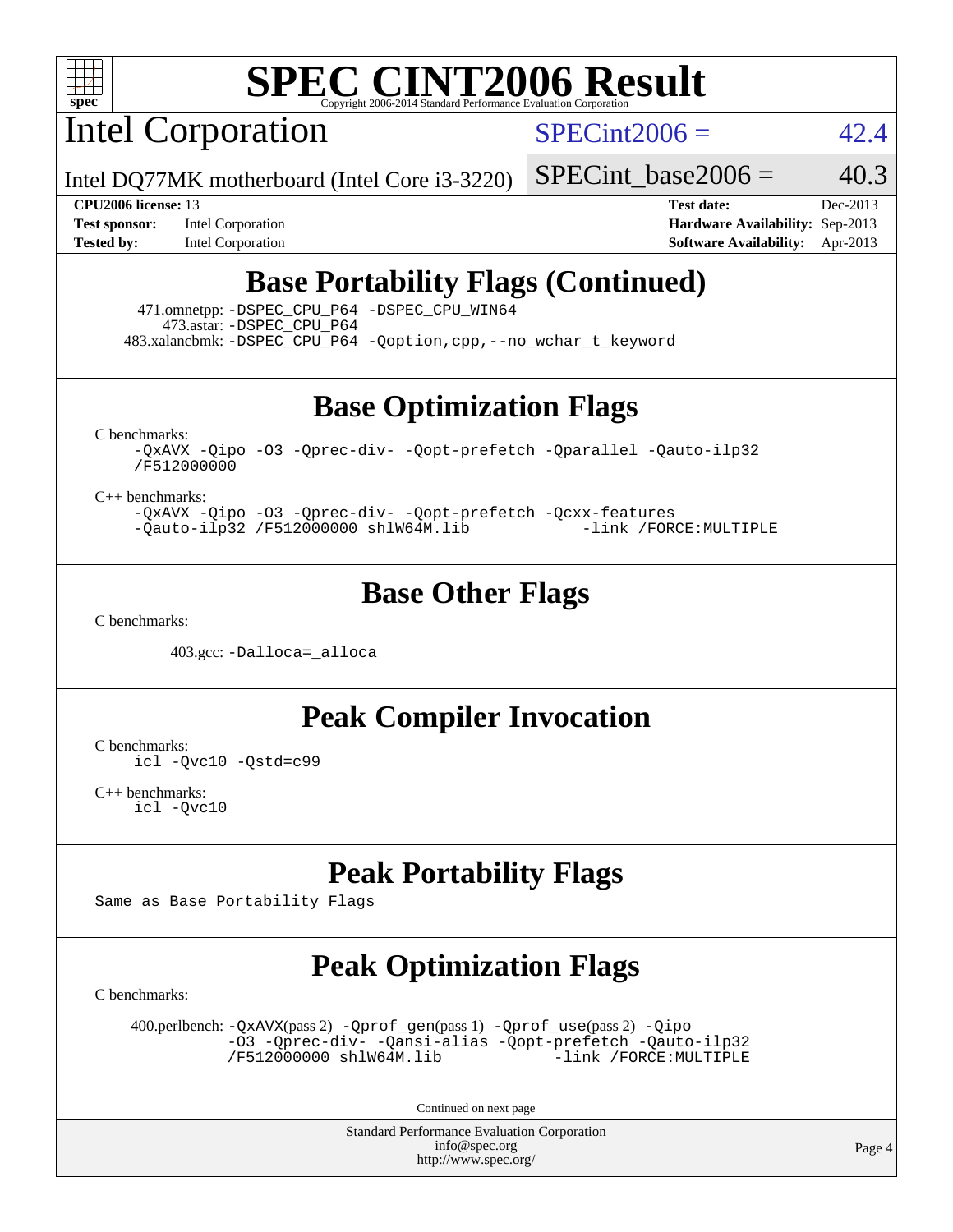

Intel Corporation

 $SPECint2006 = 42.4$  $SPECint2006 = 42.4$ 

Intel DQ77MK motherboard (Intel Core i3-3220)

### SPECint base2006 =  $40.3$

| <b>Test sponsor:</b> | Intel Corporation |
|----------------------|-------------------|
| <b>Tested by:</b>    | Intel Corporation |

**[CPU2006 license:](http://www.spec.org/auto/cpu2006/Docs/result-fields.html#CPU2006license)** 13 **[Test date:](http://www.spec.org/auto/cpu2006/Docs/result-fields.html#Testdate)** Dec-2013 **[Hardware Availability:](http://www.spec.org/auto/cpu2006/Docs/result-fields.html#HardwareAvailability)** Sep-2013 **[Software Availability:](http://www.spec.org/auto/cpu2006/Docs/result-fields.html#SoftwareAvailability)** Apr-2013

# **[Peak Optimization Flags \(Continued\)](http://www.spec.org/auto/cpu2006/Docs/result-fields.html#PeakOptimizationFlags)**

```
 401.bzip2: -QxAVX(pass 2) -Qprof_gen(pass 1) -Qprof_use(pass 2) -Qipo
                -O3 -Qprec-div- -Qopt-prefetch -Qansi-alias -Qauto-ilp32
                /F512000000
          403.gcc: -QxAVX(pass 2) -Qprof_gen(pass 1) -Qprof_use(pass 2) -Qipo
                -O3 -Qprec-div- -Qauto-ilp32 /F512000000
        429.mcf: basepeak = yes
       445.gobmk: -QxAVX(pass 2) -Qprof_gen(pass 1) -Qprof_use(pass 2) -Qipo
                -O2 -Qprec-div- -Qansi-alias -Qauto-ilp32 /F512000000
       456.hmmer: basepeak = yes
        458.sjeng: basepeak = yes
    462.libquantum: basepeak = yes
      464.h264ref: -QxAVX(pass 2) -Qprof_gen(pass 1) -Qprof_use(pass 2) -Qipo
                -O3 -Qprec-div- -Qunroll2 -Qansi-alias -Qauto-ilp32
                /F512000000
C++ benchmarks: 
      471.omnetpp: -QxAVX(pass 2) -Qprof_gen(pass 1) -Qprof_use(pass 2) -Qipo
                -O3 -Qprec-div- -Qansi-alias
                -Qopt-ra-region-strategy=block -Qauto-ilp32 /F512000000
                                          -link /FORCE: MULTIPLE
         473.astar: basepeak = yes
   483.xalanchmk: basepeak = yes
```
# **[Peak Other Flags](http://www.spec.org/auto/cpu2006/Docs/result-fields.html#PeakOtherFlags)**

[C benchmarks](http://www.spec.org/auto/cpu2006/Docs/result-fields.html#Cbenchmarks):

403.gcc: [-Dalloca=\\_alloca](http://www.spec.org/cpu2006/results/res2014q3/cpu2006-20140701-30224.flags.html#b403.gcc_peakEXTRA_CFLAGS_Dalloca_be3056838c12de2578596ca5467af7f3)

The flags file that was used to format this result can be browsed at <http://www.spec.org/cpu2006/flags/Intel-ic13.1-official-windows.html>

You can also download the XML flags source by saving the following link: <http://www.spec.org/cpu2006/flags/Intel-ic13.1-official-windows.xml>